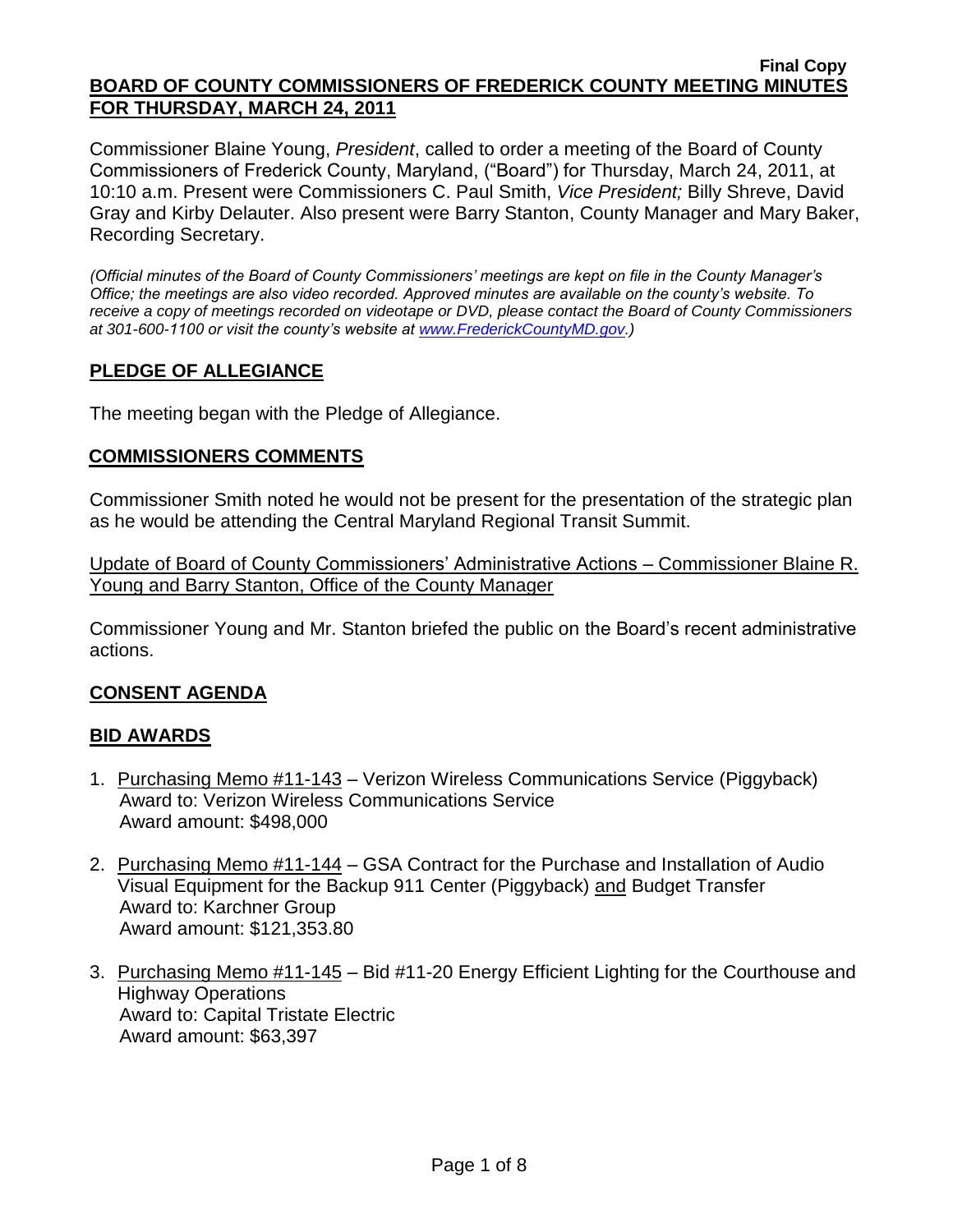#### **BUDGET TRANSFERS**

- 1. #BT-11-128, Housing, Citizens Services Division
- 2. #BT-11-129, Accounting, Finance Division

#### **CHANGE ORDER**

1. New Design Water Treatment Plant, Contract No. 26G-W, Change Order No. 62 - Kevin Demosky, Utilities and Solid Waste Management Division

#### **EASEMENT**

1. Declaration to Establish and Retain Easement for Water and Sewer - Westview South, Office Research Center - Beth Ramacciotti, Utilities and Solid Waste Management Division

#### **GRANT**

1. Emergency Number Systems Board Grant Funds and Budget Transfer - Chip Jewell, Emergency Management Division

#### **MISCELLANEOUS**

1. Board of Education Non-Recurring Costs Included in the FY 2012 Operating Budget - Mike Gastley, Finance Division

Mr. Hal Good, Finance Division and Mr. Austin Abraham, Management Services Division, presented information regarding Purchasing Memo #11-145.

Mr. Good and Mr. Seamus Mooney, Emergency Management Division, presented information regarding Purchasing Memo #11-144.

Commissioner Gray moved approval of the consent agenda as presented. Commissioner Smith seconded the motion that passed 5-0.

#### **WORK SESSION**

#### **Bell Court Rental Housing Complex Rent and Income Limit Increase - Jenny Short, Citizens Services Division**

Ms. Short presented information regarding the proposed increase.

There was no public comment.

Commissioner Smith moved approval of the following recommendations: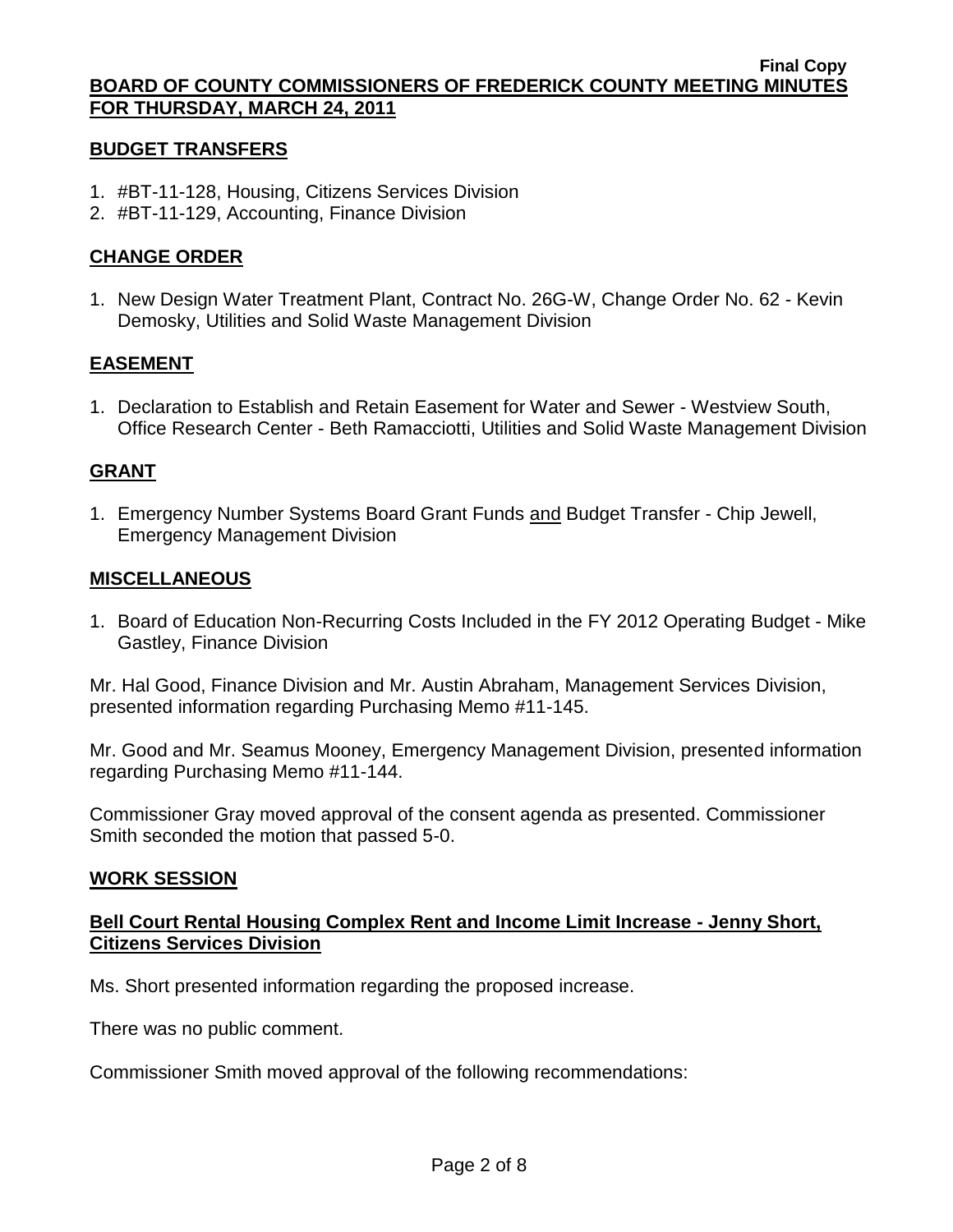- Effective July 1, 2011, approve the rent increase from \$238/month to \$335/month for those existing residents paying 40% or less of income for housing costs.
- Effective July 1, 2011, keep the rent at \$283/month for those existing residents paying more than 40% of income for housing costs; beginning July 1, 2012, cap the rent increase at 3% each year until existing residents reach a threshold of paying 40% of income for housing costs.
- Beginning July 1, 2011, set rents for new residents at 40% of adjusted income for housing costs up to a base rent of \$700, with adjustments made at the annual certification July 1of each year.
- Approve the minimum rent of \$335 and base rent of \$700 effective July 1, 2011.
- Set the maximum income limit at 30% of HUD published Area Median Income for Frederick County, to be adjusted annually as published in the Federal Register.
- Authorize staff to analyze and make adjustments to tenant selection policies and minimum and base rents on an annual basis as needed to keep project viable and self sustaining.

Commissioner Shreve seconded the motion that passed 5-0.

## **Bell Court Energy Conservation Measures - Jenny Short, Citizens Services Division**

Ms. Short presented the proposed conservation measures.

There was no public comment.

Commissioner Smith moved approval of the proposal by Allegheny Power and to sign the "Landlord Certificate of Approval" for Allegheny Power and authorized contractors and subcontractors to proceed with installation of energy conservation measures at Bell Court Rental Housing Complex. Commissioner Delauter seconded the motion that passed 5-0.

## **Local Support for Payment in Lieu of Taxes for Homes for America for Emmitsburg Senior Housing - Jenny Short, Citizens Services Division**

Ms. Short presented the proposed support agreement.

Public comment was taken from:

- Sister Mary Francis Hildenberger
- **Sister Anne Clair Hughs**
- Ron Cramer, Habitat for Humanity

Commissioner Gray moved to send a letter of support as requested in the staff report and execute a resolution of support authorizing the payment in lieu of taxes agreement. The motion did not receive a second.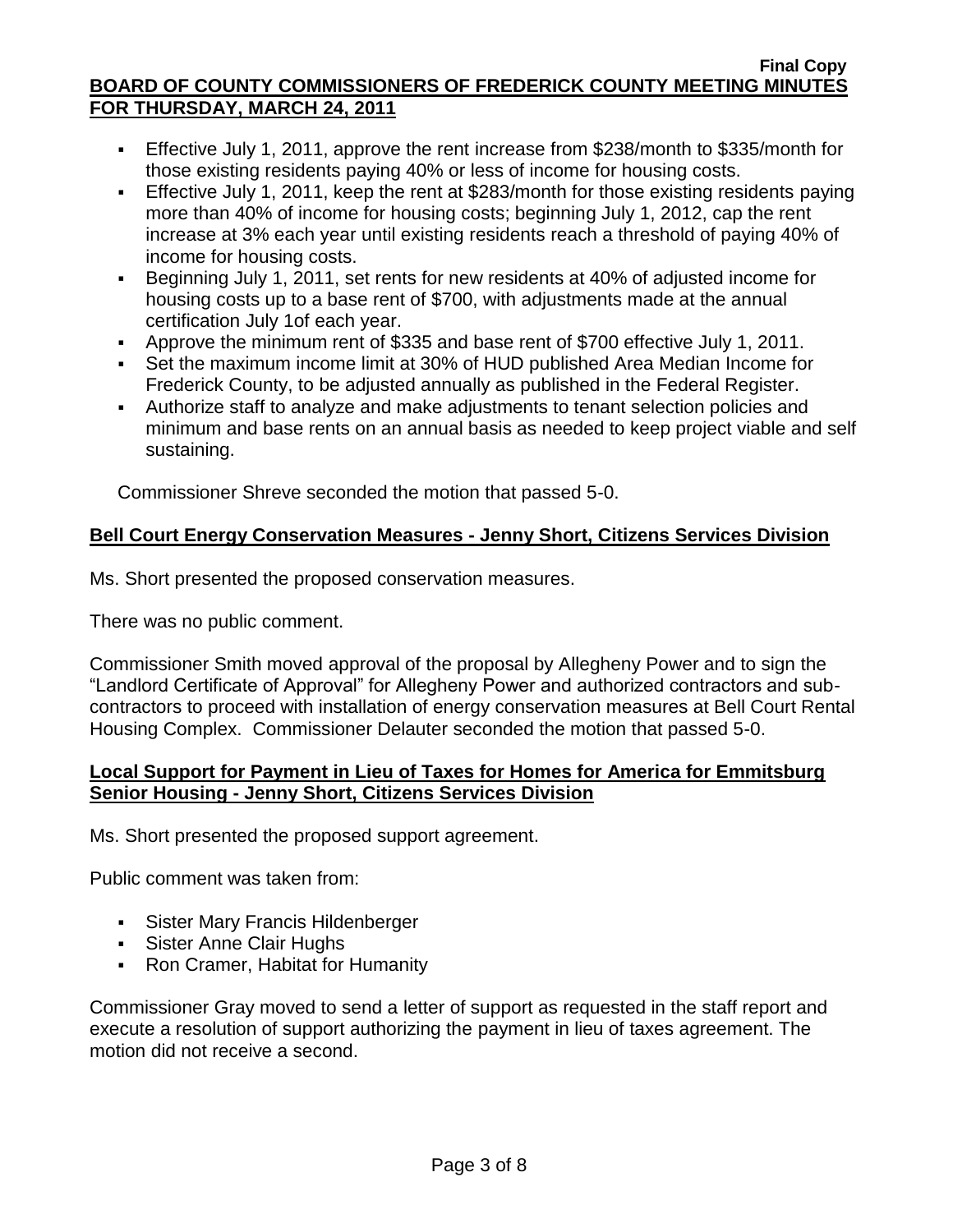Commissioner Young moved to table the item for 30 days pending further information. Commissioner Shreve seconded the motion that passed 5-0.

Commissioner Gray moved to send a letter of support similar to the letter from the Town of Emmitsburg, offering support without a monetary obligation. Commissioner Delauter seconded the motion that passed 5-0.

## **ADMINISTRATIVE BUSINESS**

#### **Bid Award - Purchasing Memo #11-146, Establishment of the Frederick County Government Public-Private Partnership Committee – Hal Good, Finance Division**

Mr. Good presented the proposed bid award and budget transfer.

Commissioner Gray moved approval of Purchasing Memo #11-146 and the associated budget transfer. Commissioner Shreve seconded the motion that passed 4-1 with Commissioner Smith opposed.

#### **FY 2012 - 2017 Capital Improvements Program and FY 2012 Capital Budget - Regarding Public Hearing Input - Kelly Weaver, Finance Division**

Ms. Weaver presented public hearing comments.

No action was taken by the Board.

## **Satellite Recycling Drop-Off Center Options - Kevin Demosky, Utilities and Solid Waste Management Division**

Mr. Demosky presented options regarding the drop-off centers.

Commissioner Shreve moved approval of Option #1, eliminate all satellite recycling drop-off centers with the exception of Reich's Ford Road location, effective July 1, 2011. The annual savings from the program elimination could then be applied to the intra-divisional loan for the wheeled recycling cart purchase noting early repayment could result in further savings. Commissioner Delauter seconded the motion that passed 5-0.

The Board also requested a letter be sent to the municipalities regarding what options may be available to them should they choose to provide drop-off sites.

Commissioner Young moved that the savings from the program elimination be used to pay the loan for the wheeled carts. Commissioner Smith seconded the motion that passed 5-0.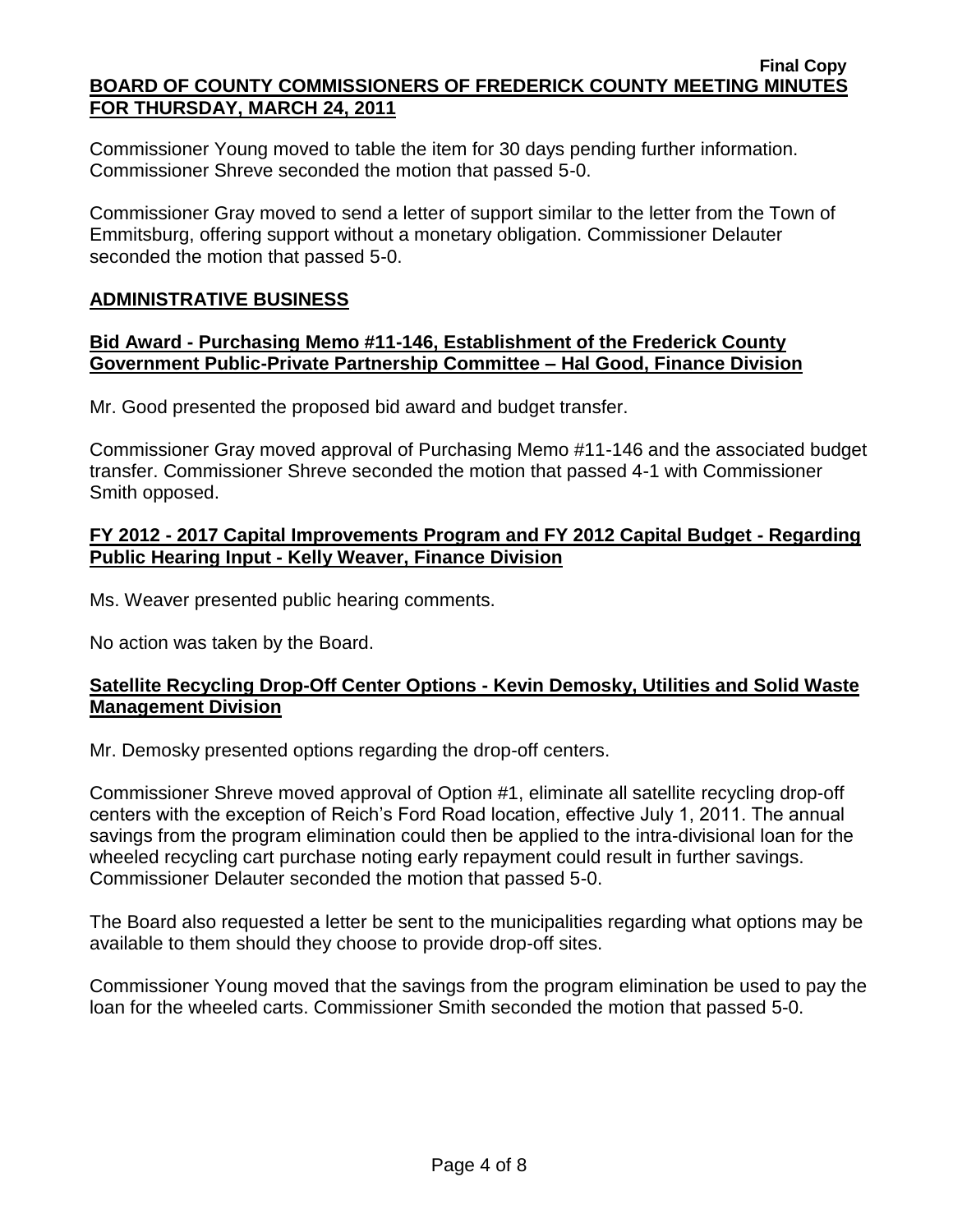### **Fall Cycle of Water and Sewerage Amendment - WS-10-11, Marley Gate, LLC, Tax Map 801, Parcel 3823, Town of New Market (Continued from 2/22/11) - Tim Goodfellow, Community Development Division**

Mr. Goodfellow presented the proposed amendment.

Commissioner Shreve moved approval of the reclassification of water and sewerage plan from W-5/Dev. to W-3/Dev. Commissioner Smith seconded the motion that passed 5-0.

### **Request to Establish a New Position (Grade 16 Software Integrator I), in Interagency Information Technologies Division to Serve the Health Services Division - Dr. Barbara Brookmyer, Health Services Division and Sherry Weakley, Interagency Information Technologies Division**

Dr. Brookmyer and Ms. Weakley presented the request.

Commissioner Gray moved approval to establish a new Grade 16 Software Integrator I position in the Interagency Information Technologies Division, to be paid for by the Health Services Division and the associated budget transfer. Commissioner Smith seconded the motion that passed 5-0.

### **Amendment to the List of Exempt Employees - Linda Thall, Office of the County Attorney**

Ms. Thall presented the proposed amendment.

Commissioner Smith moved to take the proposed amendment as presented to public hearing. Commissioner Shreve seconded the motion that passed 5-0.

#### **Priority One Draft Text Amendments - Eric Soter and Shawna Lemonds, Community Development Division**

Mr. Soter and Ms. Lemonds presented the proposed amendments.

Commissioner Smith moved to take the proposed amendments as presented to public hearing. Commissioner Delauter seconded the motion that passed 5-0.

#### **Legislative Issues - John Mathias, Office of the County Attorney and Ragen Cherney, Office of the County Manager**

Mr. Mathias and Mr. Cherney presented the legislative updates.

No action was taken by the Board.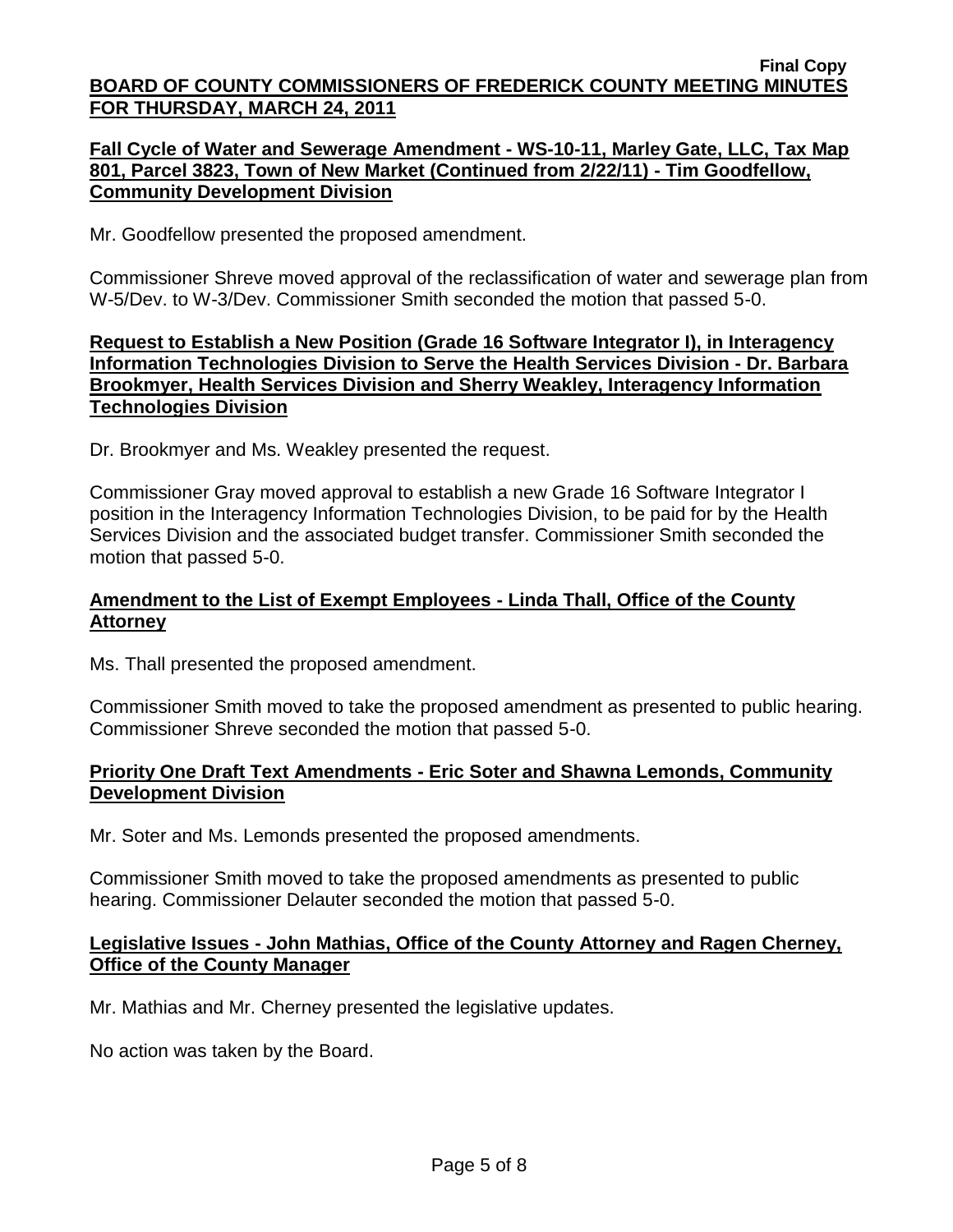### **COMMISSIONERS COMMENTS**

None.

## **PUBLIC COMMENTS (3 MINUTE PRESENTATION)**

**Bonnie Bailey-Baker, Co-President, League of Women Voters** 

## **QUESTIONS – PRESS**

None.

# **CLOSED SESSION**

Commissioner Smith moved to proceed into closed session in accordance with Maryland Annotated Code State Government Article § 10-508(a) (1) To discuss: (i) The appointment, employment, assignment, promotion, discipline, demotion, compensation, removal, resignation, or performance evaluation of appointees, employees, or officials over whom it has jurisdiction; or (ii) Any other personnel matter that affects one or more specific individuals. Commissioner Delauter seconded the motion that passed 5-0.

# **ADJOURN**

The meeting adjourned at 2:30 p.m.

Mary E. Baker Recording Secretary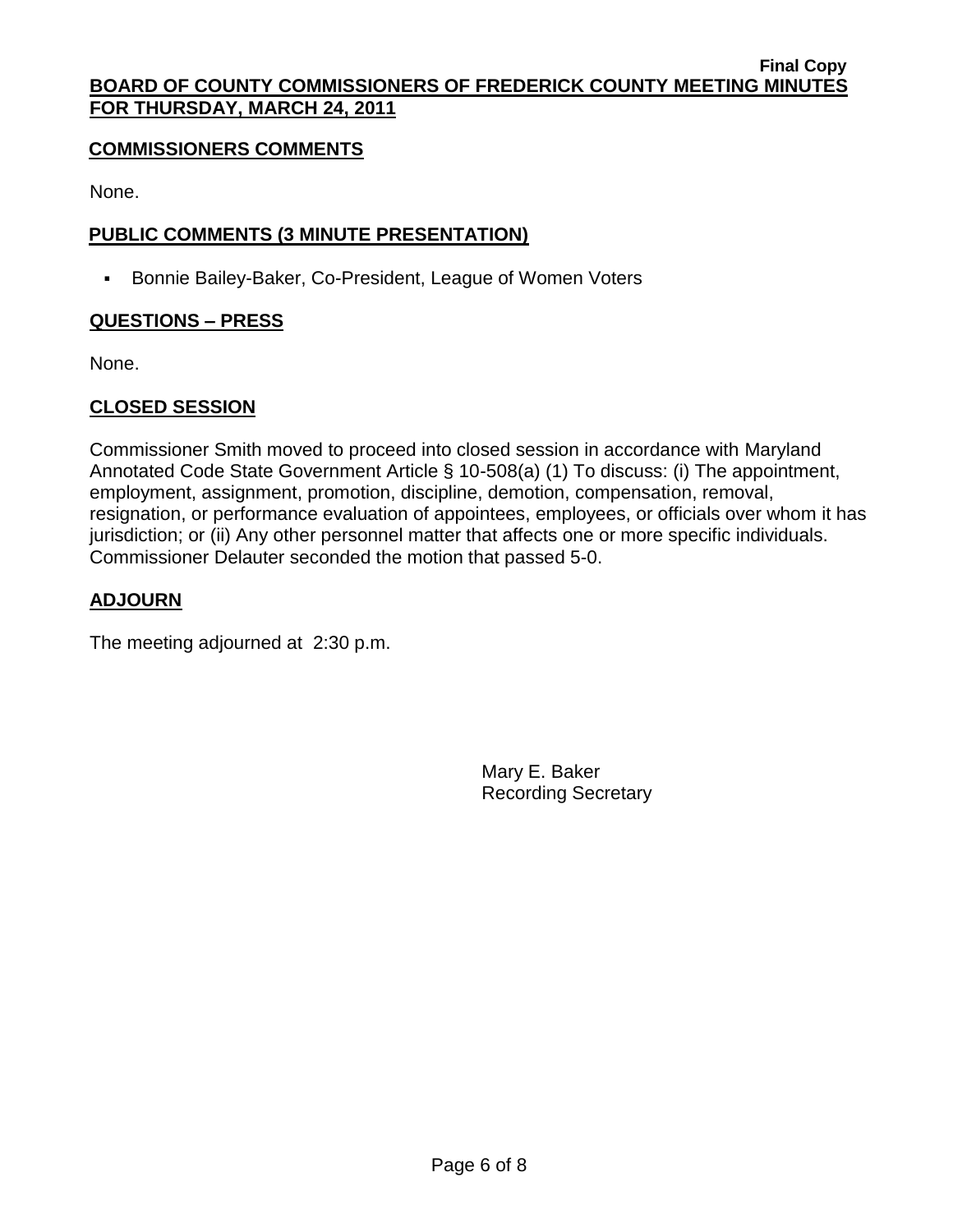### **FORM OF STATEMENT FOR CLOSING THE MEETING OF THURSDAY, MARCH 24, 2011**

## **STATUTORY AUTHORITY TO CLOSE SESSION**

### **State Government Article §10-508(a):**

(1) To discuss: (i) The appointment, employment, assignment, promotion, discipline, demotion, compensation, removal, resignation, or performance evaluation of appointees, employees, or officials over whom it has jurisdiction; or (ii) Any other personnel matter that affects one or more specific individuals.

#### **Motion:**

Commissioner Smith moved to proceed into closed session in accordance with Maryland Annotated Code State Government Article § 10-508(a) (1) To discuss: (i) The appointment, employment, assignment, promotion, discipline, demotion, compensation, removal, resignation, or performance evaluation of appointees, employees, or officials over whom it has jurisdiction; or (ii) Any other personnel matter that affects one or more specific individuals. Commissioner Delauter seconded the motion that passed 5-0.

#### **Time and Location:**

2:30 p.m. – Third Floor Meeting Room, Winchester Hall

#### **Topic to be Discussed:**

To consider a personnel appeal filed by an individual county employee.

Mary Baker Recording Secretary